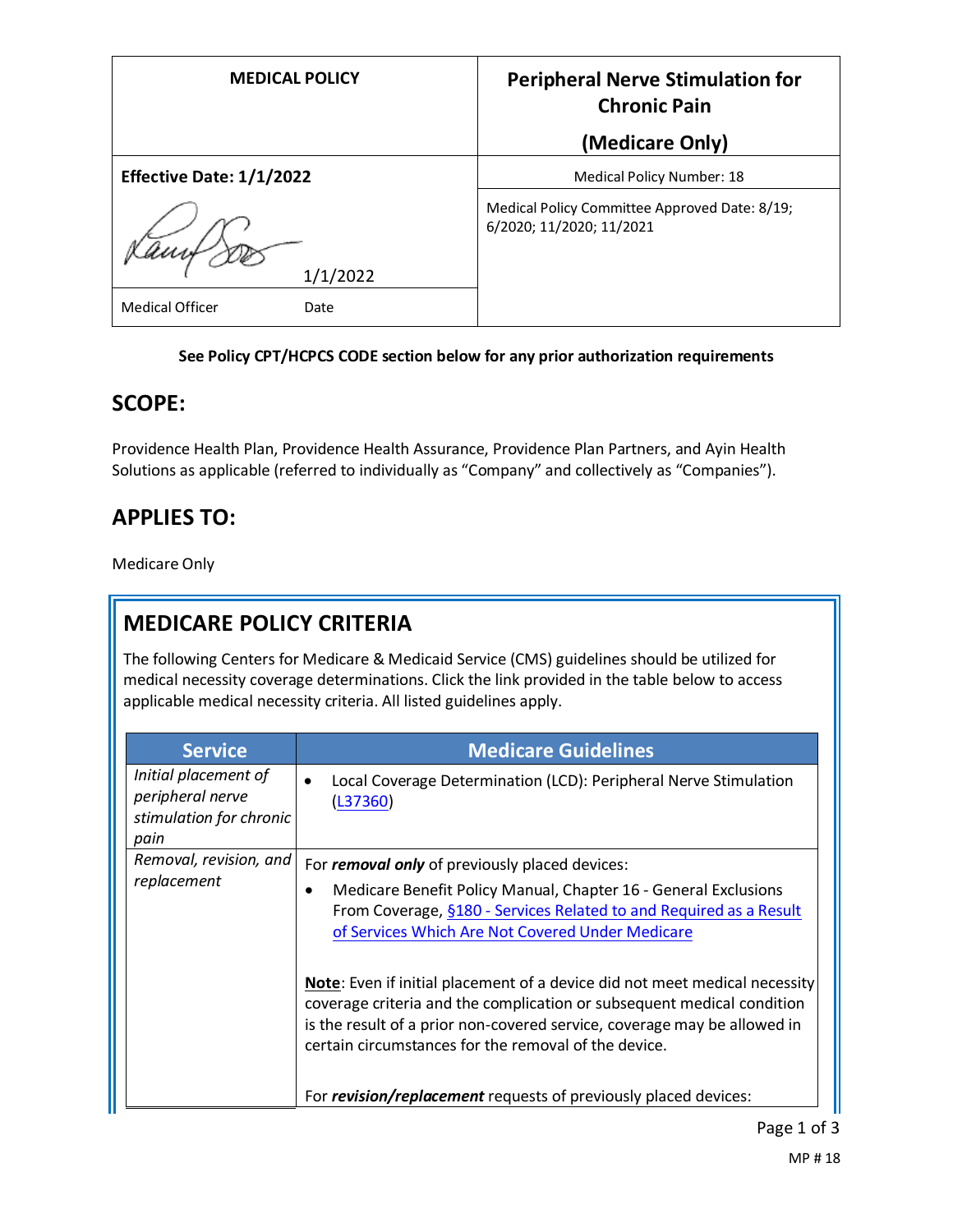**(Medicare Only)**

| Medicare Benefit Policy Manual, Chapter 15 - Covered Medical and<br>$\bullet$<br>Other Health Services, §120 - Prosthetic Devices, D. Supplies, Repairs,<br><b>Adjustments, and Replacement</b>                                                                                                                                                                                                                                                                                                                                                                                                                                                                                                                                                              |
|--------------------------------------------------------------------------------------------------------------------------------------------------------------------------------------------------------------------------------------------------------------------------------------------------------------------------------------------------------------------------------------------------------------------------------------------------------------------------------------------------------------------------------------------------------------------------------------------------------------------------------------------------------------------------------------------------------------------------------------------------------------|
| Note: A procedure or device that did not meet medical necessity criteria<br>when initially placed would have been non-covered, thus any revision or<br>replacement to allow for the continued use of the non-covered device<br>would not meet Medicare's general requirements for coverage.<br>Replacement of previously placed medically necessary devices or their<br>components that are nonfunctioning and irreparable (e.g., device<br>malfunction, etc.) may be considered medically necessary in accordance<br>with the above Medicare reference if the stimulator continues to be<br>medically indicated and is no longer under manufacturer warranty or if<br>the component is not included under the warranty. (See "Policy"<br>Guidelines" below) |

## **POLICY GUIDELINES**

While implantation of nerve stimulators involves the implantation of a "device," they are not considered durable medical equipment (DME). Implanted nerve stimulators are considered to be "prosthetic devices" under the Medicare Program.<sup>1</sup> Therefore, similar guidelines regarding the *replacement* of protheses would also apply to implanted electrical nerve stimulation devices. This includes consideration of whether the device itself continues to be medically reasonable and necessary for the individual, as well as confirming the device is no longer under manufacturer warranty. $2$ 

## **BILLING GUIDELINES**

See associated local coverage articles (LCAs) for additional coding and billing guidance:

• Local Coverage Article (LCA): Billing and Coding: Peripheral Nerve Stimulation [\(A55531\)](https://www.cms.gov/medicare-coverage-database/details/article-details.aspx?articleId=55531)

# **CPT/HCPCS CODES**

| Medicare Only                       |                                                                                                           |
|-------------------------------------|-----------------------------------------------------------------------------------------------------------|
| <b>Prior Authorization Required</b> |                                                                                                           |
| 64555                               | Percutaneous implantation of neurostimulator electrode array; peripheral nerve<br>(excludes sacral nerve) |